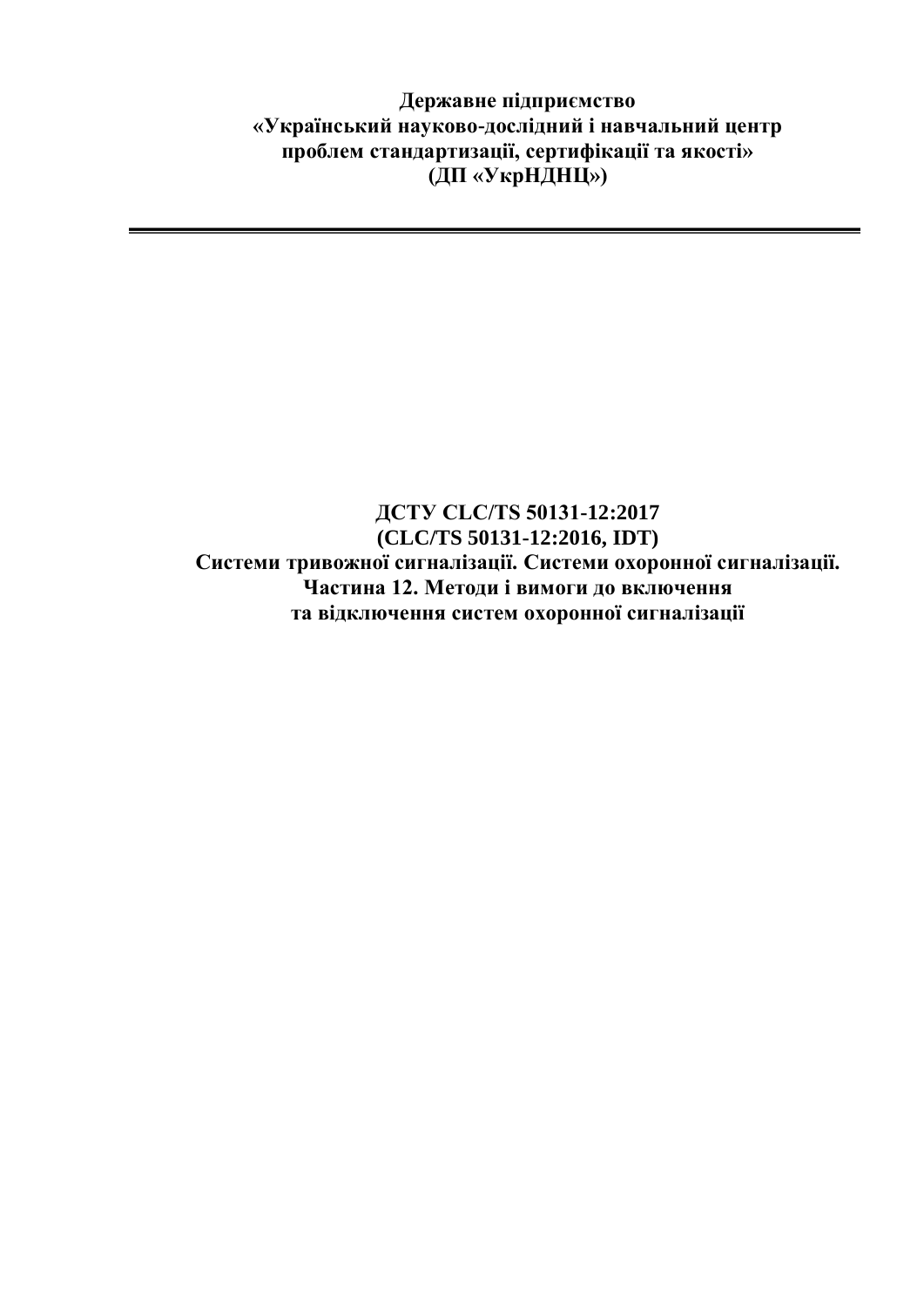CLCttS 50131-12:2016 Alarm systems — Intrusion and hold-up systems — Part 12: Methods and requirements for setting and unsetting of Intruder Alarm Systems (IAS)

Прийнято як національний стандарт методом підтвердження за позначенням ДСТУ CLC/TS 50131-12:2017 Системи тривожної сигналізації. Системи охоронної сигналізації. Частина 12. Методи і вимоги до включення та відключення систем охоронної сигналізації

Наказ від 31.07.2017 № 201

Чинний від 1 серпня 2017 року